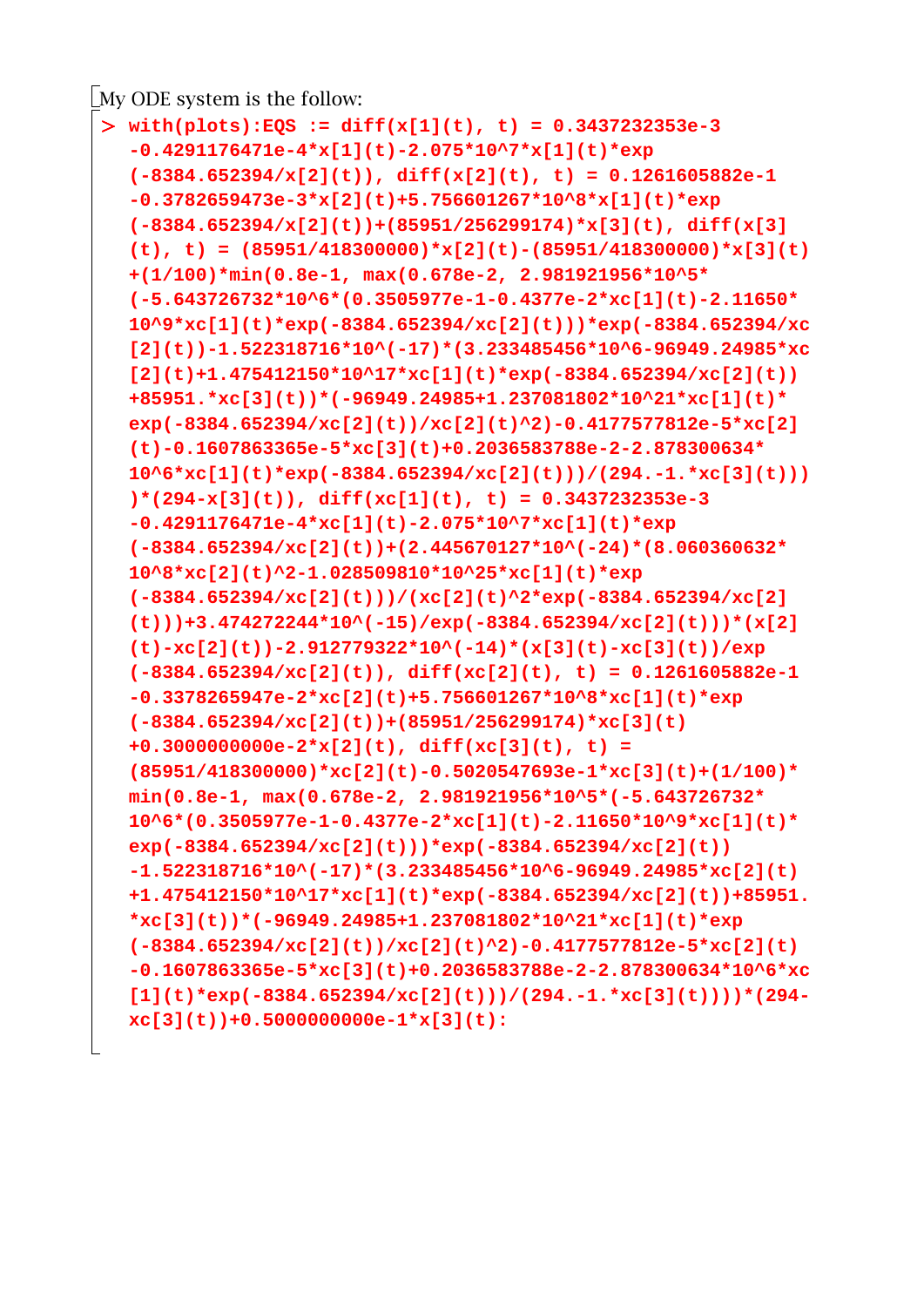$\begin{array}{c} \hline \end{array}$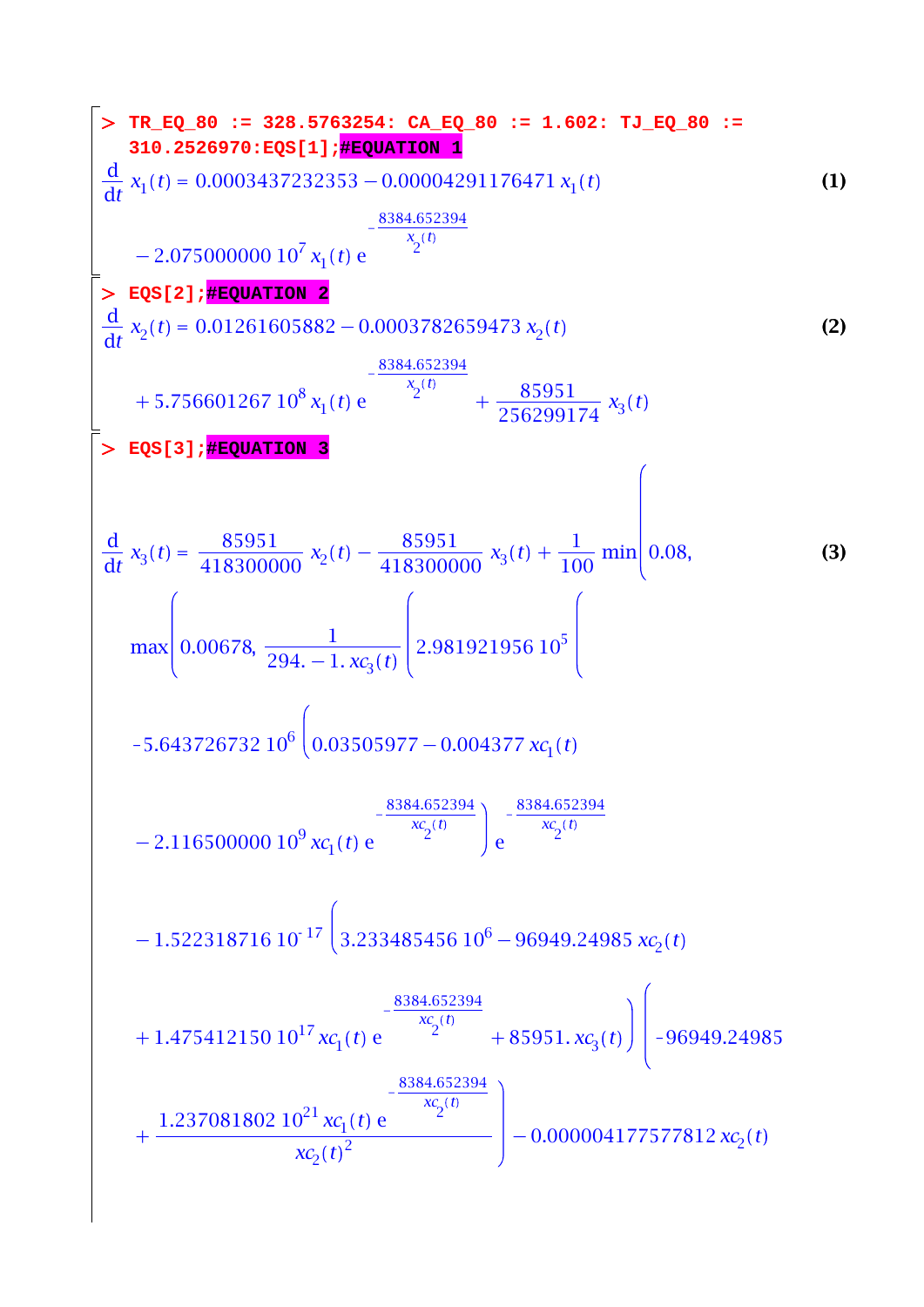$$
-0.000001607863365 x9(t) + 0.002036583788
$$
\n
$$
-2.878300634 106 x4(t) e
$$
\n
$$
-2.878300634 106 x4(t) e
$$
\n
$$
-2.878300634 106 x4(t) e
$$
\n
$$
\frac{3884.652394}{x2(t)}
$$
\n
$$
\frac{d}{dt} x1(t) = 0.0003437232353 - 0.00004291176471 x c1(t)
$$
\n
$$
+ \left(\frac{3.884.652394}{x2 (t)} e^{-\frac{8384.652394}{x2 (t)}} \left(2.445670127 10^{-24} \left(8.060360632 108 xc2(t)2\right) -1.028509810 1025 xc1(t) e^{-\frac{8384.652394}{x2 (t)}} \right) + \frac{3.474272244 10^{-15}}{8.884.652394} \left( x2(t) -1.028509810 1025 xc1(t) e^{-\frac{8384.652394}{x2 (t)}} e^{-\frac{8384.652394}{x2 (t)}} e^{-\frac{8384.652394}{x2 (t)}} e^{-\frac{8384.652394}{x2 (t)}} e^{-\frac{8384.652394}{x2 (t)}}
$$
\n
$$
+ 5.756601267 108 x4(t) e^{-\frac{8384.652394}{x<
$$

 $\overline{\phantom{a}}$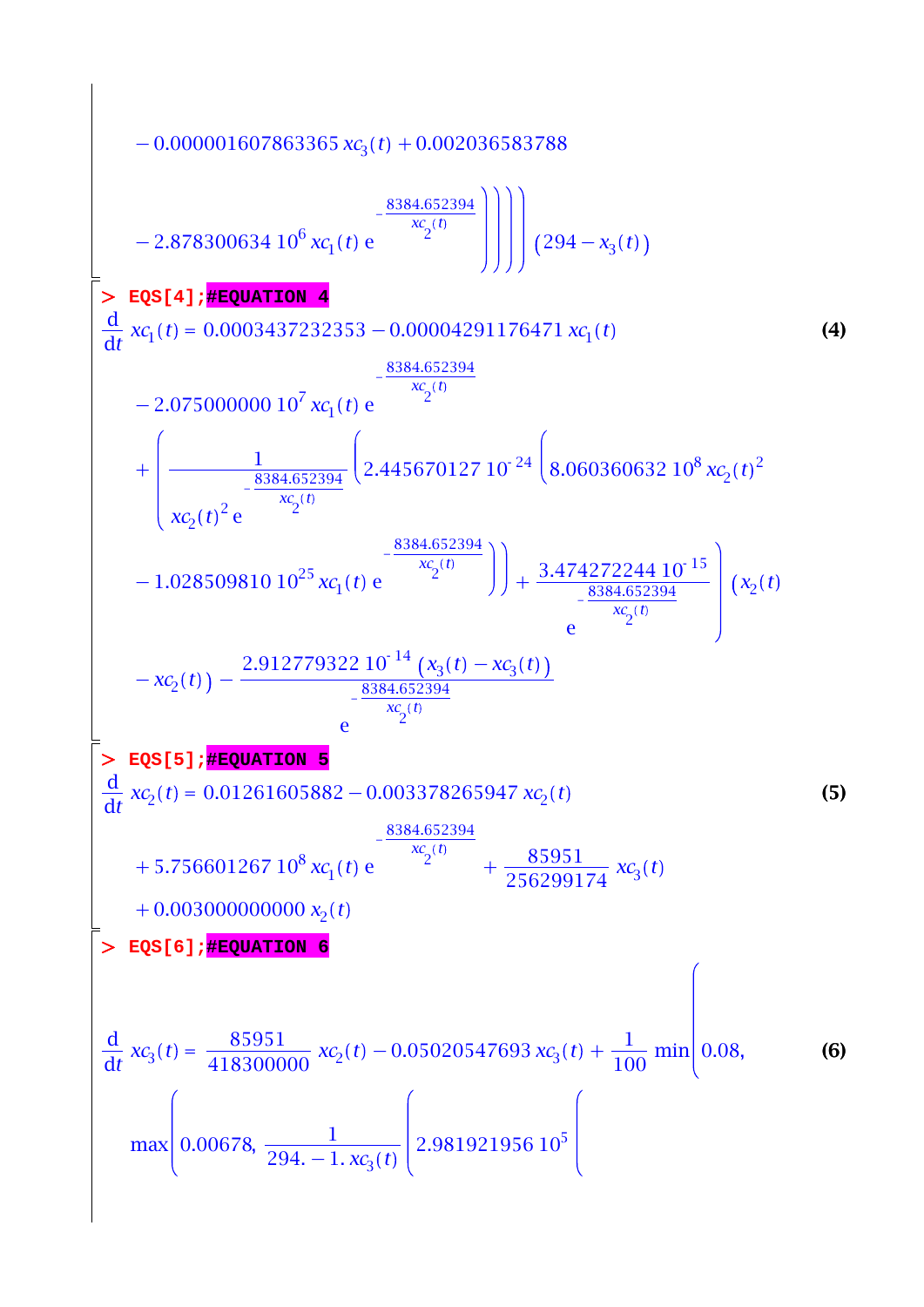$$
-5.643726732 106 \left( 0.03505977 - 0.004377 x c1(t) \right)
$$
  

$$
-2.116500000 109 x c1(t) e
$$
  

$$
-1.522318716 10-17 \left( 3.233485456 106 - 96949.24985 x c2(t) \right)
$$
  

$$
+1.475412150 1017 x c1(t) e
$$
  

$$
+ \frac{8384.652394}{x c2(t)} + 85951 x c3(t) \left( -96949.24985 \right)
$$
  

$$
+ \frac{1.237081802 1021 x c1(t) e}{x c2(t)^2} -0.000004177577812 x c2(t)
$$
  

$$
-0.000001607863365 x c3(t) + 0.002036583788
$$
  

$$
-2.878300634 106 x c1(t) e
$$
  

$$
+ \frac{8384.652394}{x c2(t)}
$$
  

$$
+ 0.050000000000 x3(t)
$$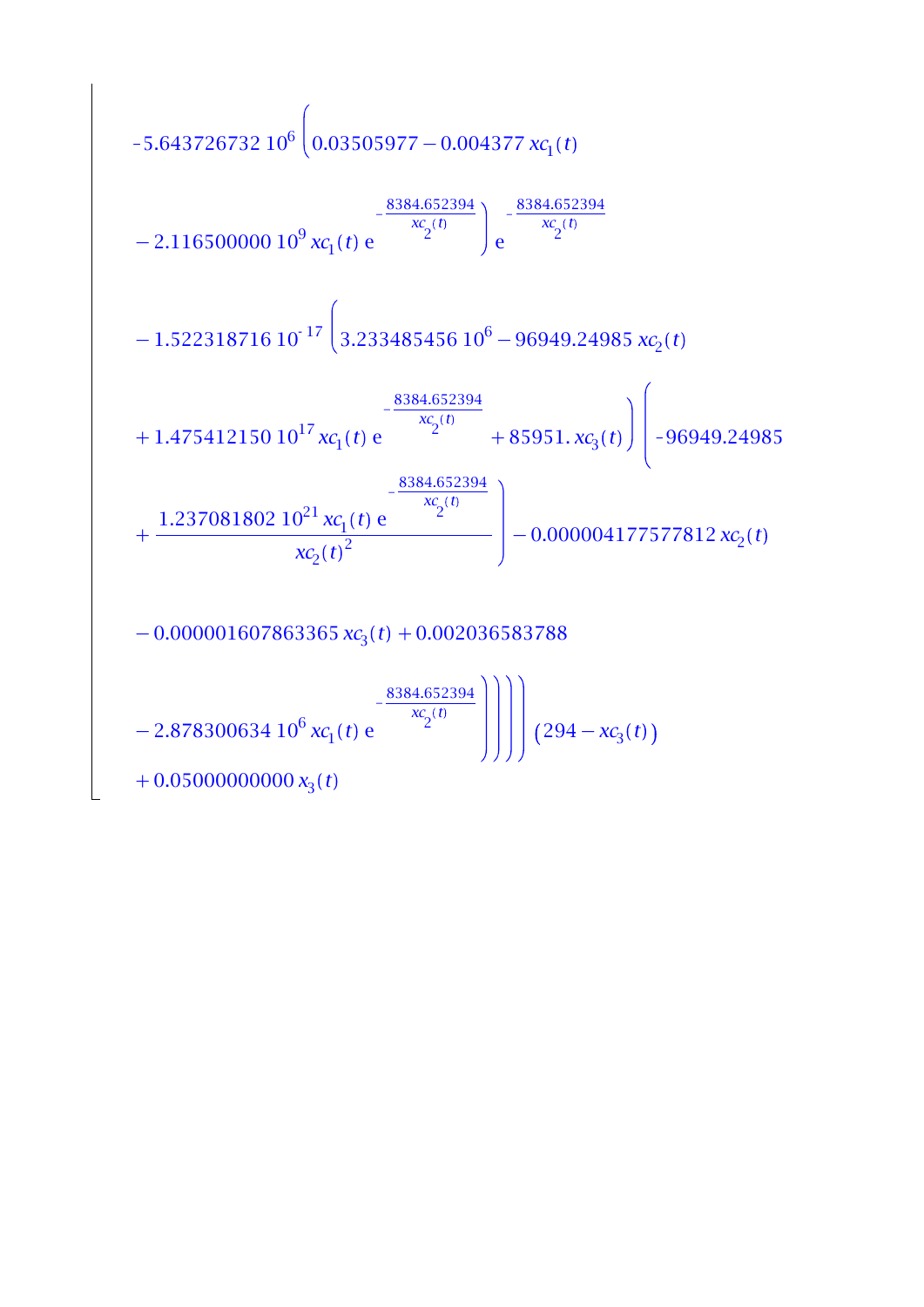```
O
tempo:=80000:
> Cond_iniz:=
                                                                           (7)
  x[1](0)=0, 
  x[2](0)=294, 
  x[3](0)=294, 
  xc[1](0)=CA_EQ_80, 
  xc[2](0)=TR_EQ_80, 
  xc[3](0)=TJ_EQ_80;#INITIAL VALUE
Cond_iniz := x_1(0) = 0, x_2(0) = 294, x_3(0) = 294, xc_1(0) = 1.602, xc_2(0)= 328.5763254, xc<sub>3</sub>(0) = 310.2526970soluzione:=dsolve(
  {seq(EQS[i],i=1..6),Cond_iniz}, 
  {x[1](t)}x[2](t), 
  x[3](t), 
  xc[1](t), 
  xc[2](t), 
  xc[3](t)},
  type=numeric, 
  \text{method} = \text{rkf45},
  maxfun=50000, 
  abserr=Float(1,-10), 
  relerr=Float(1,-10), 
  output=listprocedure):
```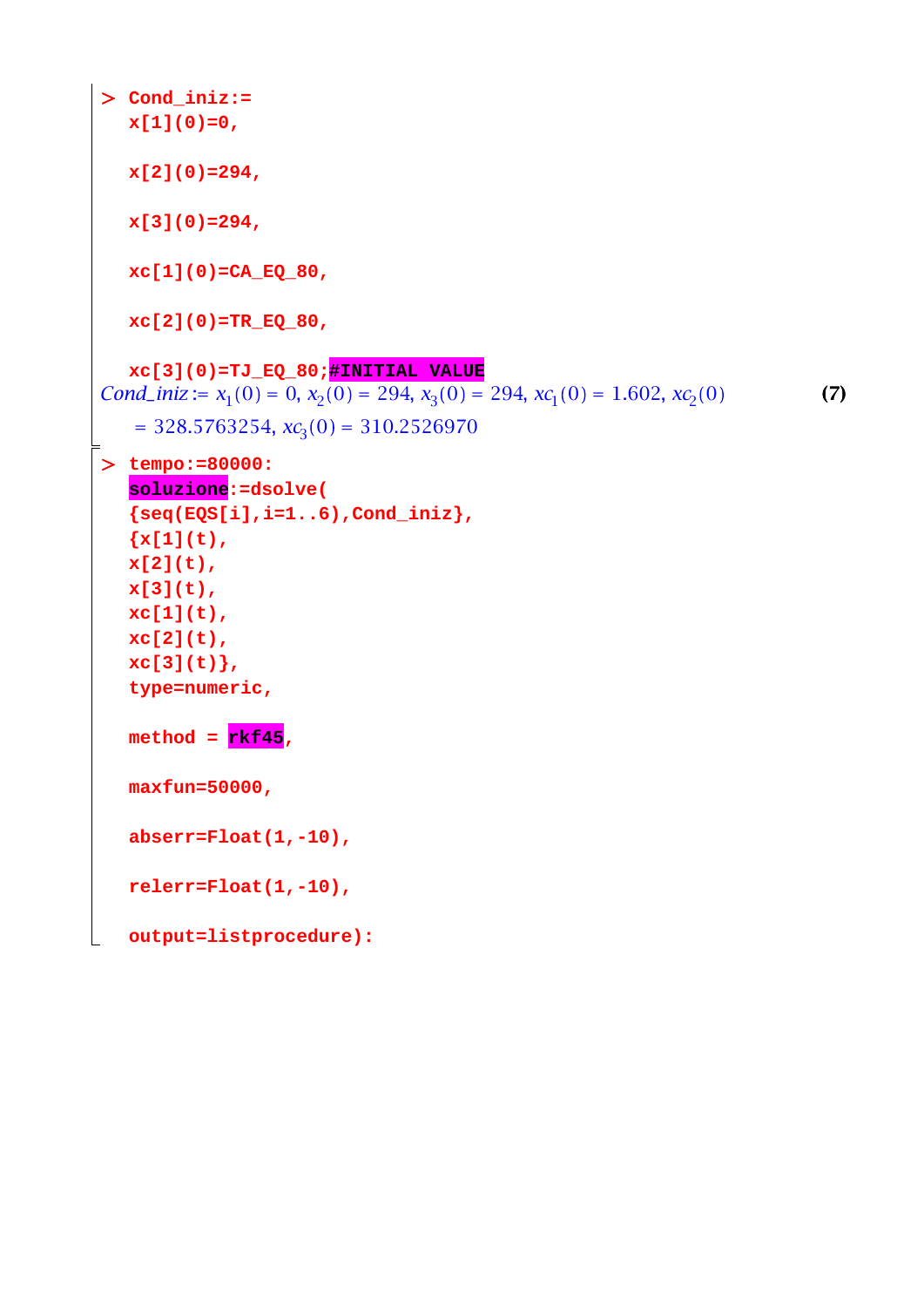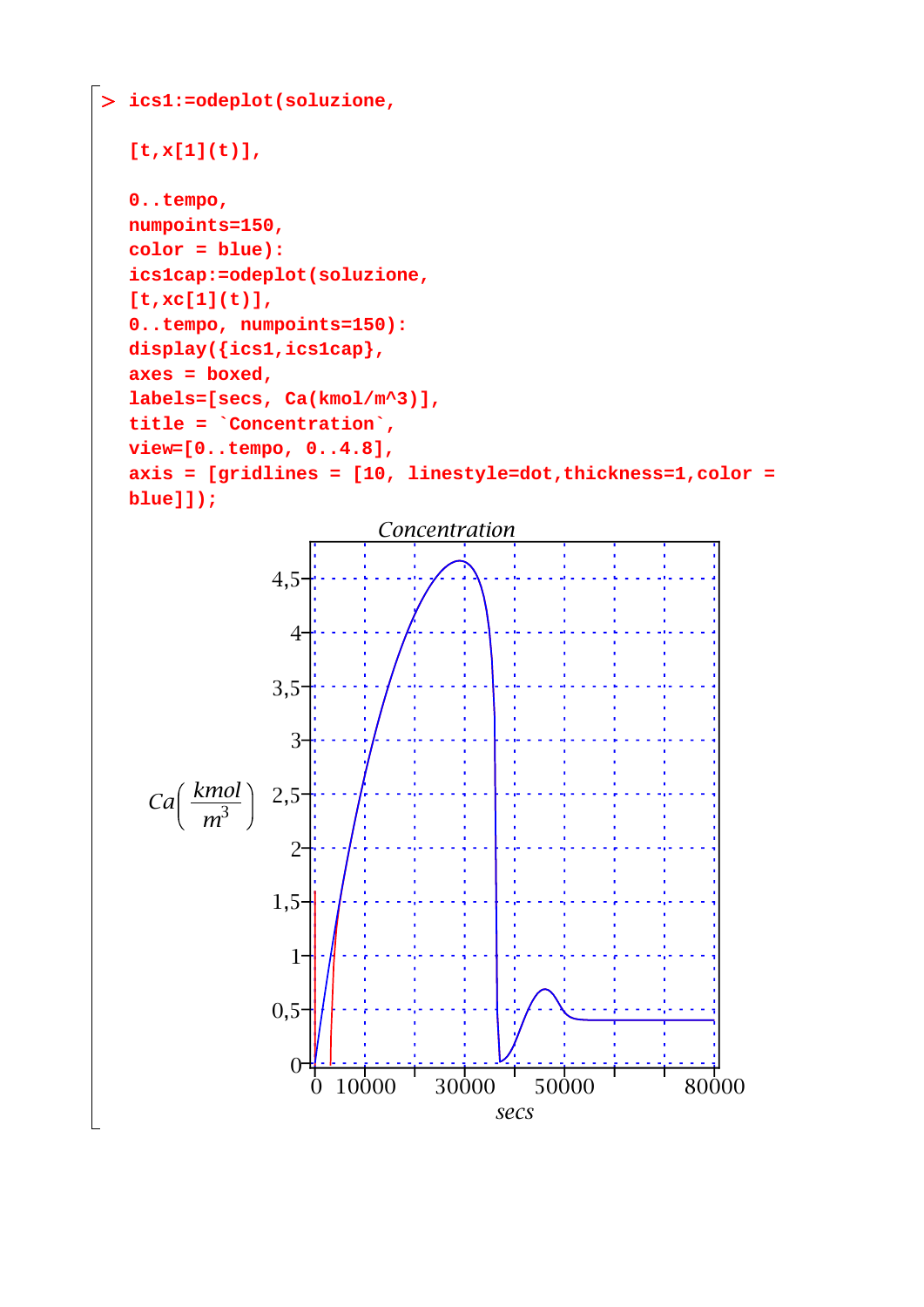```
O ics2:=odeplot(soluzione, 
  [t,x[2](t)], 
  0..tempo, 
  numpoints=150,
  color = blue):
  ics2cap:=odeplot(soluzione, 
  [t,xc[2](t)], 
  0..tempo, 
  numpoints=150):
  display({ics2cap,ics2},
  axes = boxed,
  labels=[secs, T (K)],
  title = `Temperature Reactor`,
  view=[0..tempo, 290..415],
  axis = [gridlines = [10, linestyle=dot,thickness=1,color = 
  blue]]);
```
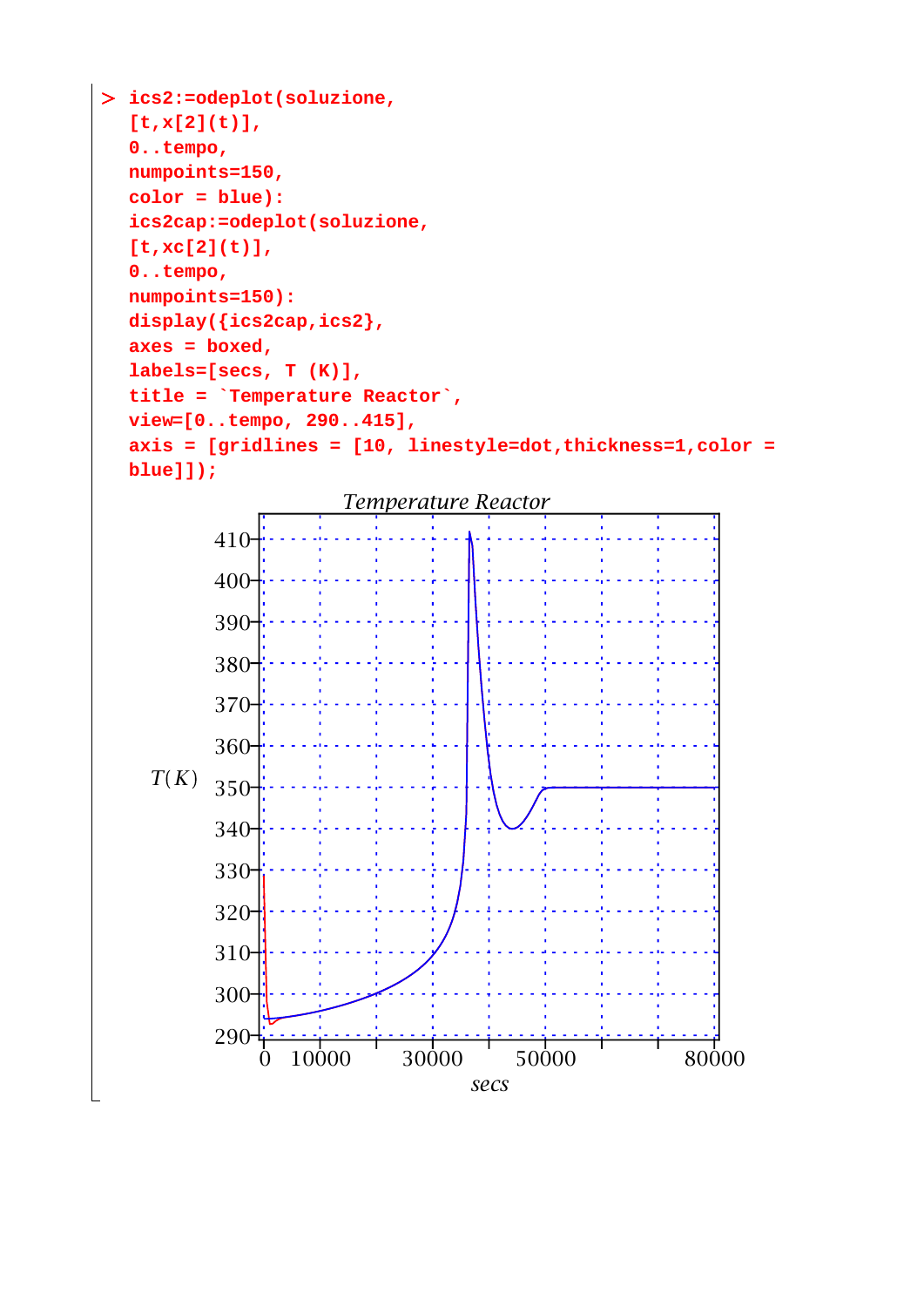```
O ics3:=odeplot(soluzione, 
  [t,x[3](t)], 
  0..tempo, 
  numpoints=150,
  color = blue):
  ics3cap:=odeplot(soluzione, 
  [t,xc[3](t)], 
  0..tempo, 
  numpoints=150):
  display({ics3,ics3cap},
  axes = boxed,
  labels=[secs, T (K)],
  title = `Temperature Cooling`,
  view=[0..tempo, 290..331],
  axis = [gridlines = [10, linestyle=dot,thickness=1,color = 
  blue]]);
```